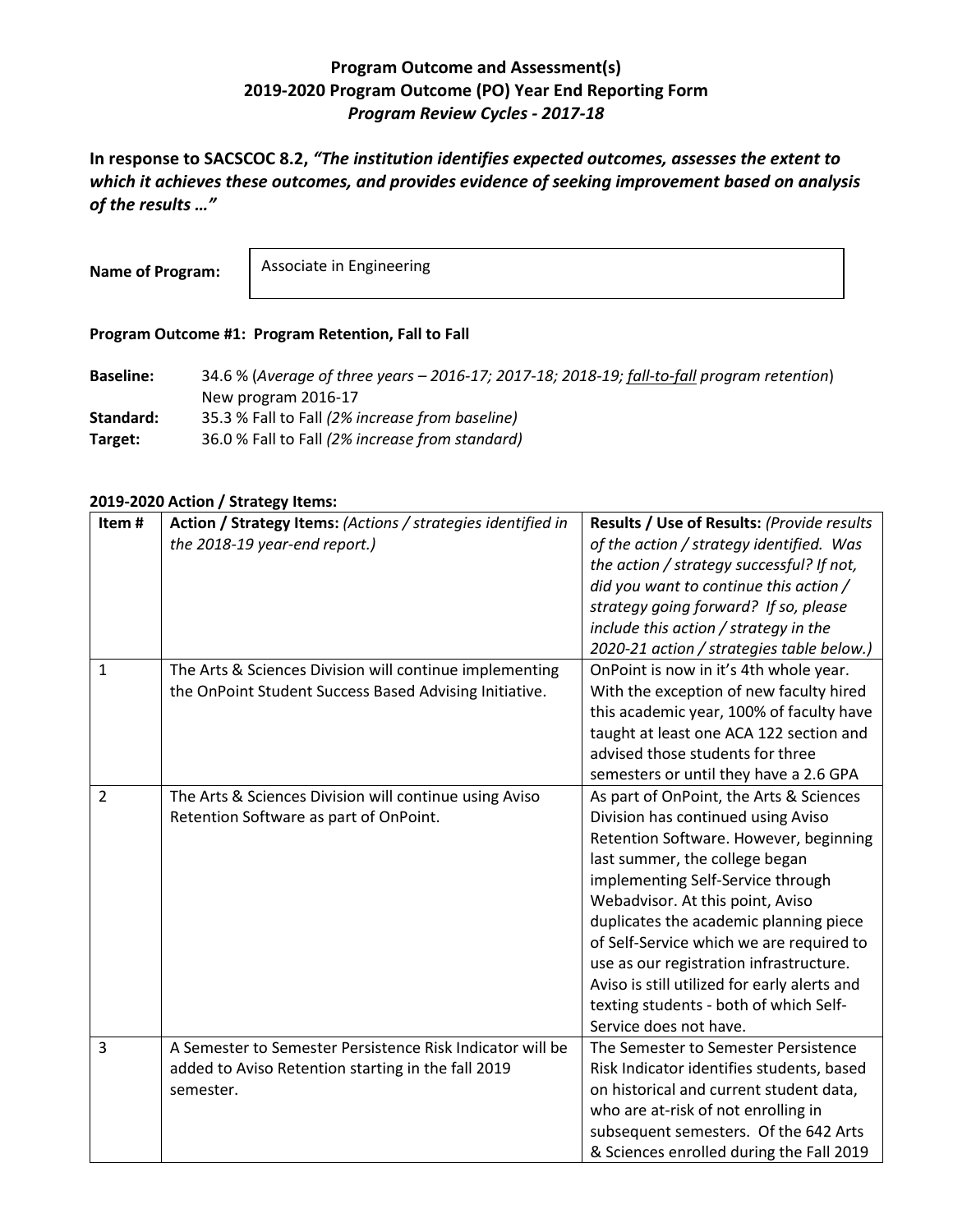|  | semester who were identified as being      |
|--|--------------------------------------------|
|  | medium or high risk for not persisting,    |
|  | 410 (63.8%) enrolled in courses for the    |
|  | Spring 2020 and/or Summer 2020             |
|  | semester. This data serves as a baseline   |
|  | for this population of students for future |
|  | assessment cycles.                         |

| Year (Fall to Fall) | Program<br>Fall<br><b>Enrollment</b><br><b>Cohort</b> | <b>Program</b><br><b>Completers</b> | Program<br><b>Returners</b> | <b>Program Non-</b><br><b>Completers</b> | Program<br><b>Transfers</b> | Program<br><b>Retention</b> |
|---------------------|-------------------------------------------------------|-------------------------------------|-----------------------------|------------------------------------------|-----------------------------|-----------------------------|
| Fall 2016-Fall 2017 | 22                                                    | 0                                   | 4                           | 13                                       |                             | 18.2%                       |
| Fall 2017-Fall 2018 | 22                                                    | 4                                   |                             | 10                                       |                             | 50.0%                       |
| Fall 2018-Fall 2019 | 28                                                    | 0                                   | 10                          | 18                                       | 0                           | 35.7%                       |



**Provide narrative for analysis of program retention data** *(Based on the data, provide a narrative of your analysis of fall to fall retention. Indicate factors that may have affected your retention. State any changes you plan to address for next year that may affect retention.)*

The Associate in Engineering degree is a recently new program. During that time, it has employed two different engineering faculty. The AE degree only requires one engineering course. Many students use the AE degree as a platform to complete their math requirements (Calc. I, II, III) and science requirements (CHM and PHY I & II) and then transfer to their desired four university. In addition, for the reasons listed above, the AE degree is a difficulty degree. Many students come to WCC without the prerequisites to enter the minimum math and science. Since the AE degree is heavy with prerequisites and corequisites, many students struggle. With that said, WCC has recently partnered with East Carolina University to offer scholarship opportunities to potential engineering students. These scholarships will potentially offer up to \$3,000 while students are at WCC and a potential \$10,000 if the student transfers to ECU. In addition to the S STEM opportunity, AE students are also part of our Quality Enhancement Plan and our retention software (Aviso). All AE students have an assigned advisor and achievement coach.

**Provide narrative for analysis of program retention standard/target** *(As a result of the data analysis, indicate changes to the standard or target. Did you meet your standard/target? If you met your standard/target, what percentage would you like to increase your standard/target?)*